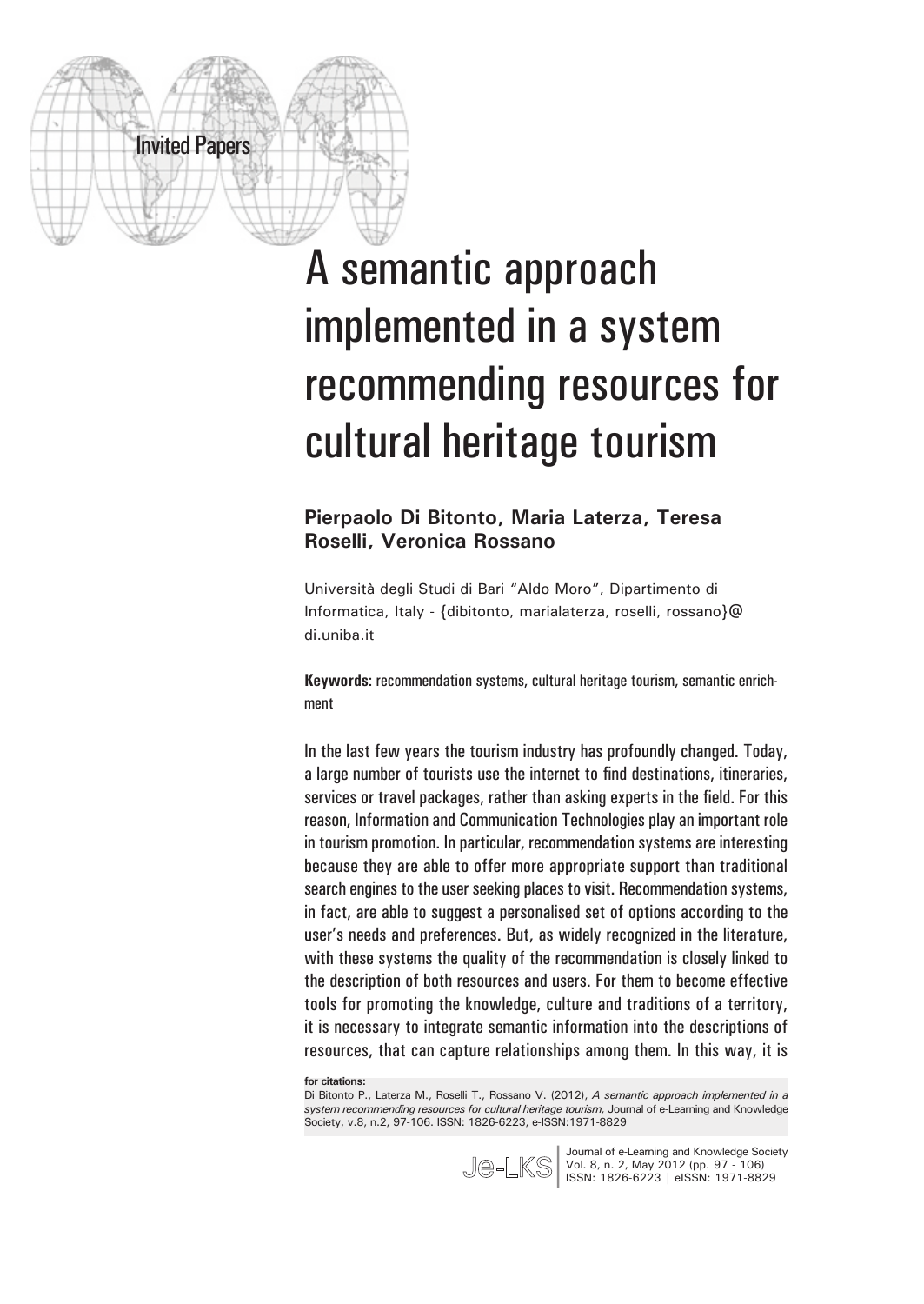possible to enrich the list of recommendations by adding those resources which, although not explicitly related to the user's request, have some semantic relationships with those included in the list. This can help to promote the discovery of new scenarios and the spread of knowledge about the cultural heritage of a territory. In this scenario, the paper presents a semantic approach amplifying cultural resources recommendations. This approach was used to enrich the list of recommendations of *CulTuRek*, a system that promotes the exploration of tangible and intangible cultural heritage in the Apulia Region.

# 1 Introduction

The wide number of resources available in the web increases each day thanks to the tools available for web 2.0, which has changed internet users from simple consumers into producers (Giurgiu, 2008). Such an explosion, on the one hand, is making the spread of information more complete and faster, but on the other, extending the problems related to the difficulties in picking those resources best suited to the individual needs. This increases the risk that the user may develop a feeling of disorientation and frustration during the search process. One of the most interesting challenges in research fields that aim to manage the web information overload, such as Information Retrieval and Information Filtering, is to offer suitable, personalised support to the user. In particular, in the field of Information Filtering a new technology has been developed to face the information overload problem: Recommender Systems (RSs). These are intelligent applications that are able to suggest products, information or services that best fit users' needs and preferences, using information about the content of the items, the user profile and, rarely, context information (Baltrunas *et al.*, 2011).

In the tourism domain, recommender systems are particularly interesting because they are able to suggest a set of tourist products and services tailored to the user's needs and preferences. Thanks to the development of such systems, in the last years tourism promotion has profoundly changed because, first of all, the web is the main source of information where travel products and services can be retrieved, and, secondly, mobile phones have become one of the main platforms used to access the web. For this reason, in the last few years the number of applications (available both on personal computers and on mobile devices) built to support travellers before, during and after the trip has grown (Ricci & Nguyen, 2006). Such systems, besides offering support to the user seeking places to visit, can promote a better knowledge of the culture and traditions of a territory, but to do so they need to be integrated with semantic technologies that can capture the intrinsic properties of the resources, going beyond their own representation or coding to enhance differences and to offer context-aware suggestions.

The paper describes the semantic approach used in *CulTuRek* (Di Bitonto *et*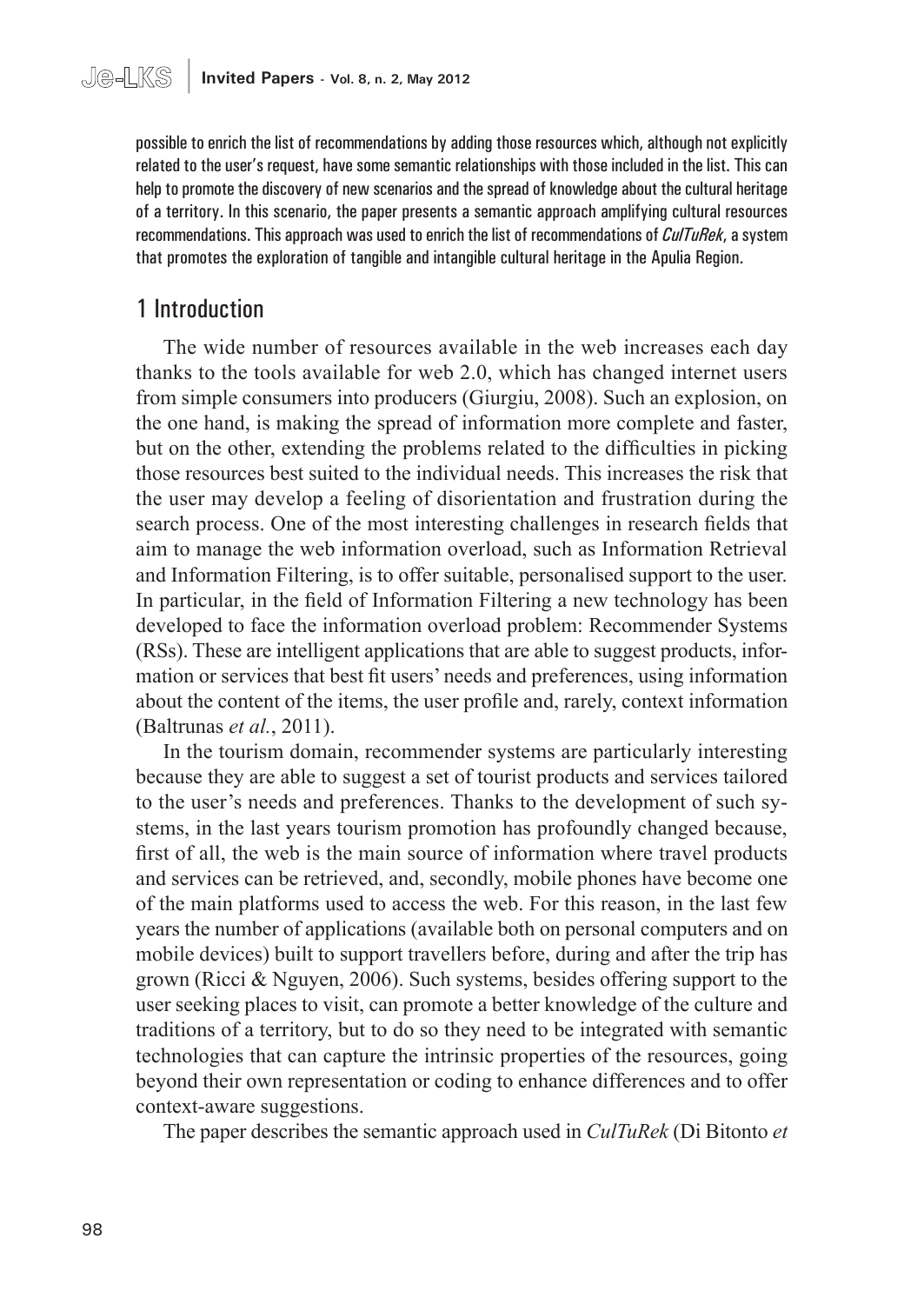*al.*, 2011a; Di Bitonto *et al.*, 2011b; Laterza, 2012) a recommendation system designed to promote local cultural heritage tourism which is able to enrich the set of suggestions by adding those resources that have important cultural relationships with those which explicitly satisfy the user's request. One of the main strong points of the defined approach is that it is general enough to be applied to any type of resources, such as points of interest, tourist services, or in-depth material that could enhance the value of a tourist trip or educational tour. The paper is organised as follows: section 2 describes the state-of-the-art of recommendation systems which use semantic approaches; section 3 presents the defined hybrid recommendation process in which a semantic approach for the enrichment of recommendation is used; section 4 reports the implementation of the described recommendation process in a recommender system for the promotion of cultural tourism in the Apulia region. Finally, some conclusions and future works are discussed.

# 2 Related works

The literature contains ample experimental evidence proving that the semantic approach is effective in recommendation systems. In the last few years, in fact, a new generation of systems has been emerging. They use the web semantic and web 2.0 technologies to improve the computational performances of recommendation methods and hence the quality of suggestions supplied. These systems are known as *Semantic and Social Recommender Systems* (Oufaida & Nouali, 2009). In (Szomszor *et al.*, 2007); for example, the use of collaborative tagging, known as folksomies, is proposed to enrich users' profiles and improve the recommendation. The prediction of the user interest, in fact, is calculated according to the semantic similarity between the user and items tagclouds. In (Baltrunas *et al*., 2011; Sungrim & Kwon, 2007) the semantic approach is used to produce a context-aware recommender system that can adapt the recommendation on the basis of the user's changing contexts of interest. In other words, if during the interaction the user transfers his/her interest from one type of content to another, thanks to a multi-level ontology the system changes the list of suggestions to adapt it to the new context. In other research, moreover, semantic technologies are used to reduce the problem of over-specialization, typical of content-based systems. News@hand (Cantador *et al*., 2008), for example, is a recommender system in which both the news to be suggested and the users are described as concepts in domain ontologies, and these descriptions are enriched by drawing semantic relations among the concepts in order to produce enhanced recommendations.

In the tourism domain, Compass (COntext-aware Mobile Personal ASSistant) (van Setten *et al*., 2004) is a context-aware recommender system which,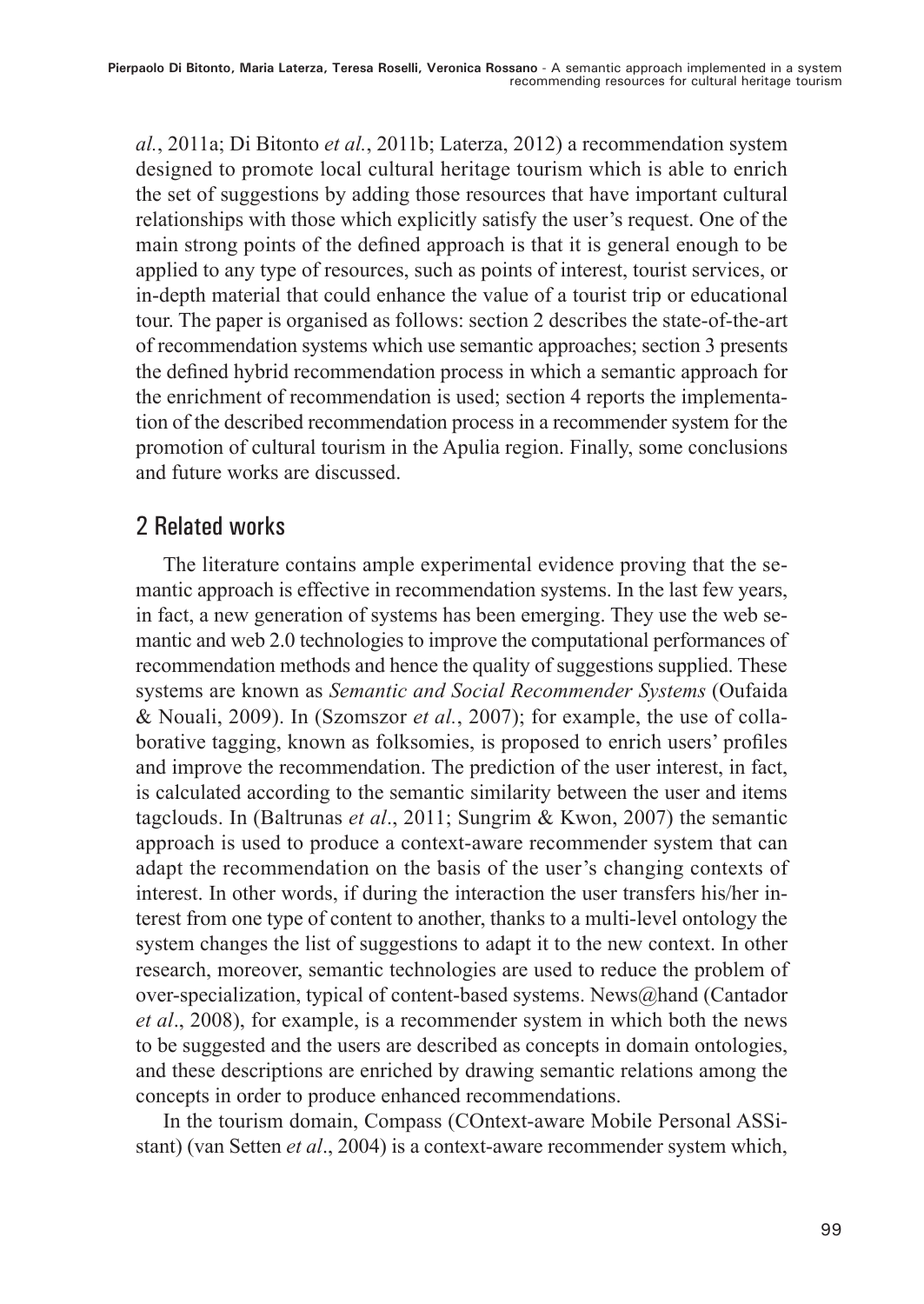by means domain ontologies, supplies information and services, ranging from lists of buildings to friends, that are best suited to the user's interests and the goal of the trip. Another example in the cultural tourism field is Art Recommender (Cramer *et al*., 2008; Wang *et al*., 2008; Wang *et al.*, 2009), developed in the CHIP (Cultural Heritage Information Personalization) project in collaboration with the Rijksmuseum Amsterdam (Netherlands). Like Compass, Art Recommender exploits semantic relations among items in the recommendation process to suggest to the user other works of art (paintings and sculptures in the museum) related to those of his/her main interest. Each artwork is described by features derived from standard taxonomy-based vocabularies (such as artist, place and time, themes, and so on) and the system calculates predictions of user interest using the semantic relationships between the user's request and artworks of interest to him and all the artworks in the system database. In other words, on the basis of the semantic relationships Art Recommender calculates a Belief value to predict the user's interest in semantically related artworks and topics.

As previously described, the semantic enrichment process, implemented in *CulTuRek* to produce a recommender system promoting local cultural heritage, uses semantic relationships among the resources in the system to find links among them and supply a list of recommendations that could foster a knowledge and exploration of other items, allowing the user to make new discoveries. Unlike other described solutions, *CulTuRek* uses the web 2.0 social approach to gather resources: in fact, the community of users can upload and describe them. The structured descriptions are stored in the metadata and used to compute semantic relationships. In this way, an advanced tool is made available for tourism promotion, in which the semantic relationships include not only those derived from the resource contents but also those derived from the resource description inserted by the user.

#### 3 Semantic approach in the recommendation process

The main objective of the defined recommendation process is to promote local cultural heritage, suggesting places to visit, events to attend, interesting items about folk culture, and so forth. A consideration of the cultural value of each item during the recommendation process is therefore crucial. For this reason a hybrid and cultural context-aware approach was defined that could estimate the utility of an item for the current user. The approach consists of three main steps: *Retrieval, Ranking and Semantic Enrichment* (Laterza, 2011; Di Bitonto *et al*., 2011a; Di Bitonto *et al*., 2011b). The semantic approach is used in the last step, but in order to show how the semantic relationships are used, the whole recommendation process is briefly described.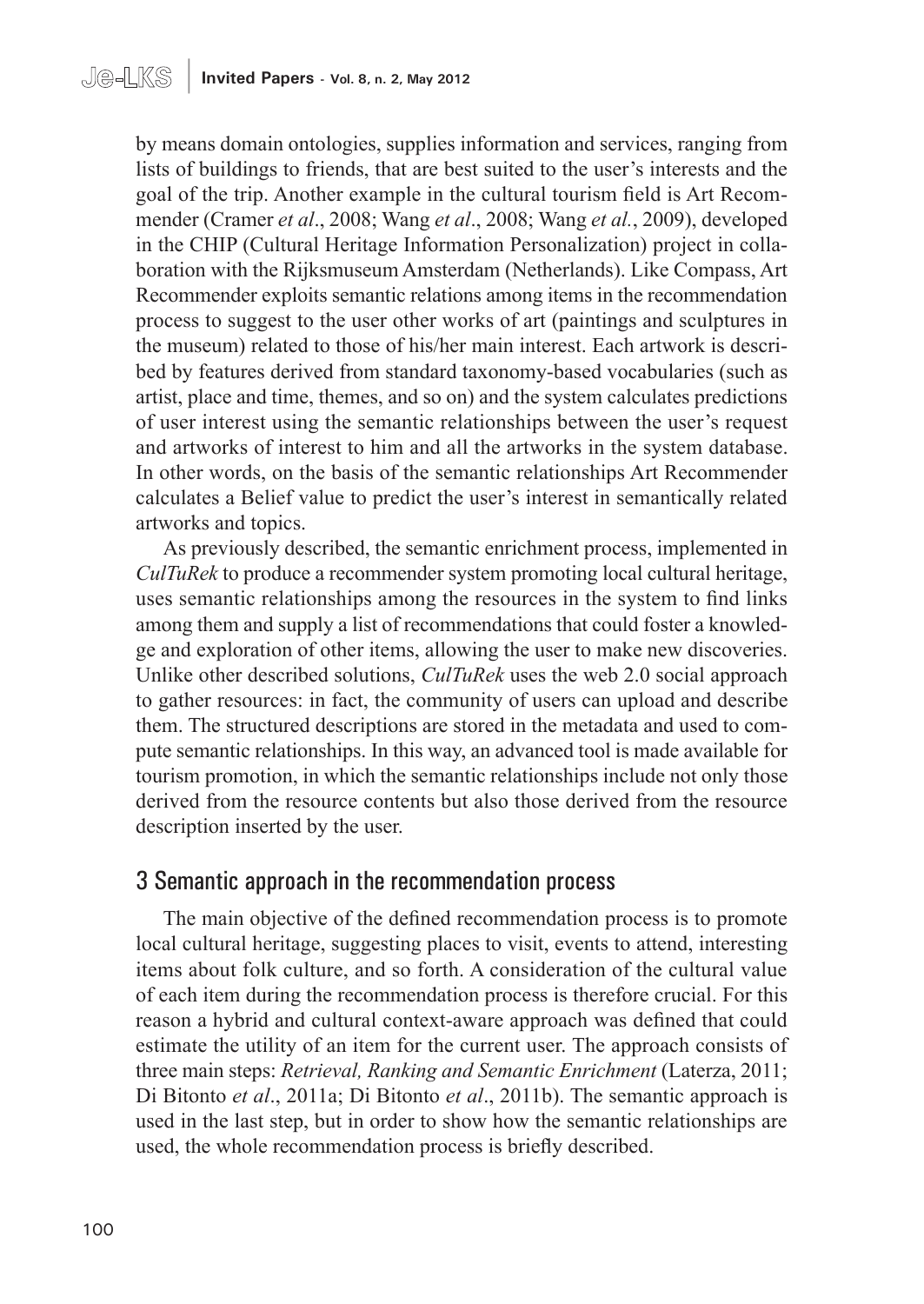The *Retrieval* step evaluates the utility of the items on the basis of the user's preferences in terms of cultural/educational objectives and requirements about the trip such as geographical area and time period of the trip. The peculiarity of this selection is that the set of constraints (time and space) that the resources must comply with has been enlarged, so as to avoid excluding from the recommended set some resources that might be interesting and could allow the user to gain a better knowledge of the territory. The next step after the selection of resources that meet the user's request is the *Ranking* step. It identifies the items which are likely to be best suited to the user on the basis of other users' opinions. The peculiarity of this ordering process is that it considers multi-criteria information as well as the user's objectives at the time when the recommendation was requested, in order to guarantee as precise an ordering as possible. The *Retrieval* and the *Ranking* steps are combined in a *cascade*, i.e. according to the hybridization method in which one recommendation technique is firstly employed to produce a coarse ranking of candidates and a second technique refines the recommendation from among the candidate set (Burke, 2002). The result of the first step is selection from the set of available items of a subset of items that have the same utility value according to the user's request and that are suited to the user's preferences. This result is the input of the second step, that ranks the selected subset using the feedbacks on each item provided by the community of users. In this way, the items to be suggested will be ordered according to the utility assigned to each item by users with similar characteristics to the target user. The result of the first two steps is a recommendation list suited to the user characteristics and goals, but that does not take into account relations among resources. Then, the recommendation process ends with the *Semantic Enrichment* step, that identifies items that have not been explicitly sought by the user but that are semantically related to those requested. The peculiarity of this enrichment phase is that, thanks to the semantic approach, it is able to include in the recommendation set resources that could stimulate the user to learn more, owing to their correlation with the resources that have been explicitly requested. The *Enrichment* step is combined in *mixed* mode with the *Ranking* step: the recommendations from both steps are presented together at the same time. The result of this last step is a selection of resources which have not been considered during the selection process, but that are interesting because of their semantic relationships with those already selected, and so are included in the final recommendation list.

#### 3.1 Semantic relationships among the resources

Thus, the semantic approach used in the proposed recommendation process considers semantic relations among items in order to offer a more complete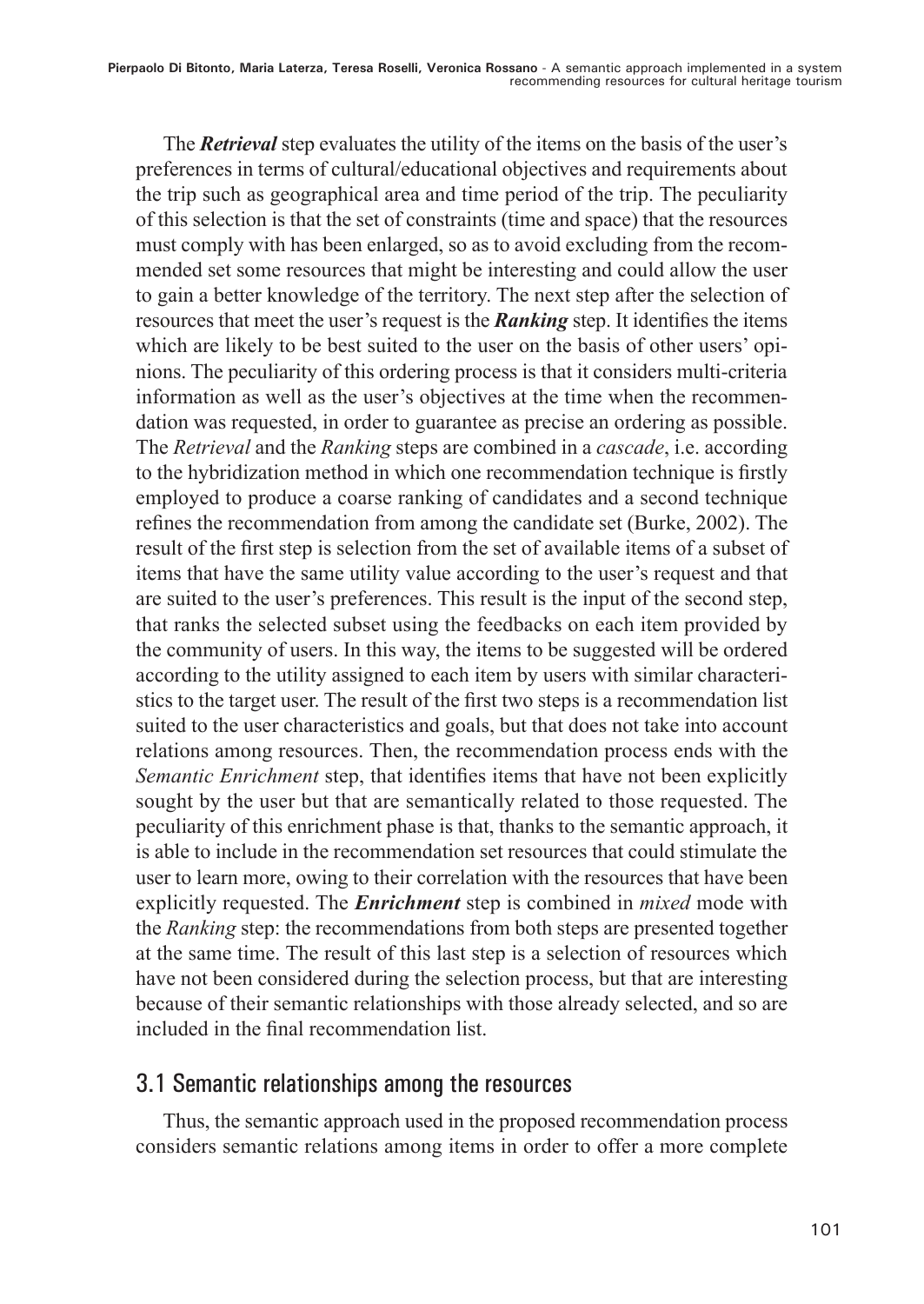list of items to visit and to foster a wider knowledge. In particular, starting from a set of selected resources, all resources that have some kind of semantic relationship with the resources with the highest predicted utility are added to the recommendation set. In this way, a better learning is fostered by discovering associations among resources. The semantic approach that carries out this enrichment process is based on the assumption that if two resources have properties in common they are mutually related. Considering two sets of resources, for example, R and S, where R is the set of resources with the highestpredicted utility values (result of the retrieval and ranking steps), and S the set of available resources in the system, the semantic enrichment process consists of two main steps. First of all, it compares the metadata of each resource in R with the metadata of each resource in S. If there is any resource s, in S, that has some properties in common with a resource r, in R, the system infers that there is a relationship between r and s. For example, two artworks are created by the same artist. All the resources in S correlated with the ones in R are added to the recommendation list (Figure 1a).



Fig.1 - Semantic enrichment: (a) first step and (b) second step

The next step of the semantic enrichment identifies the relationships among resources in R by comparing the metadata. In other words, for each pair of resources in R, it checks if they have properties in common and so, on the basis of the common properties, creates a set of correlation properties. For each set of correlation properties, the set of resources in S is checked for the same properties. These are considered to be semantically related to the resources already included in the recommendation list and are therefore added to this list. Figure 1b depicts the result of the process.

# 4 CulTuRek: a recommender system to promote local cultural heritage turism

The defined Semantic Enrichment approach was implemented in an innova-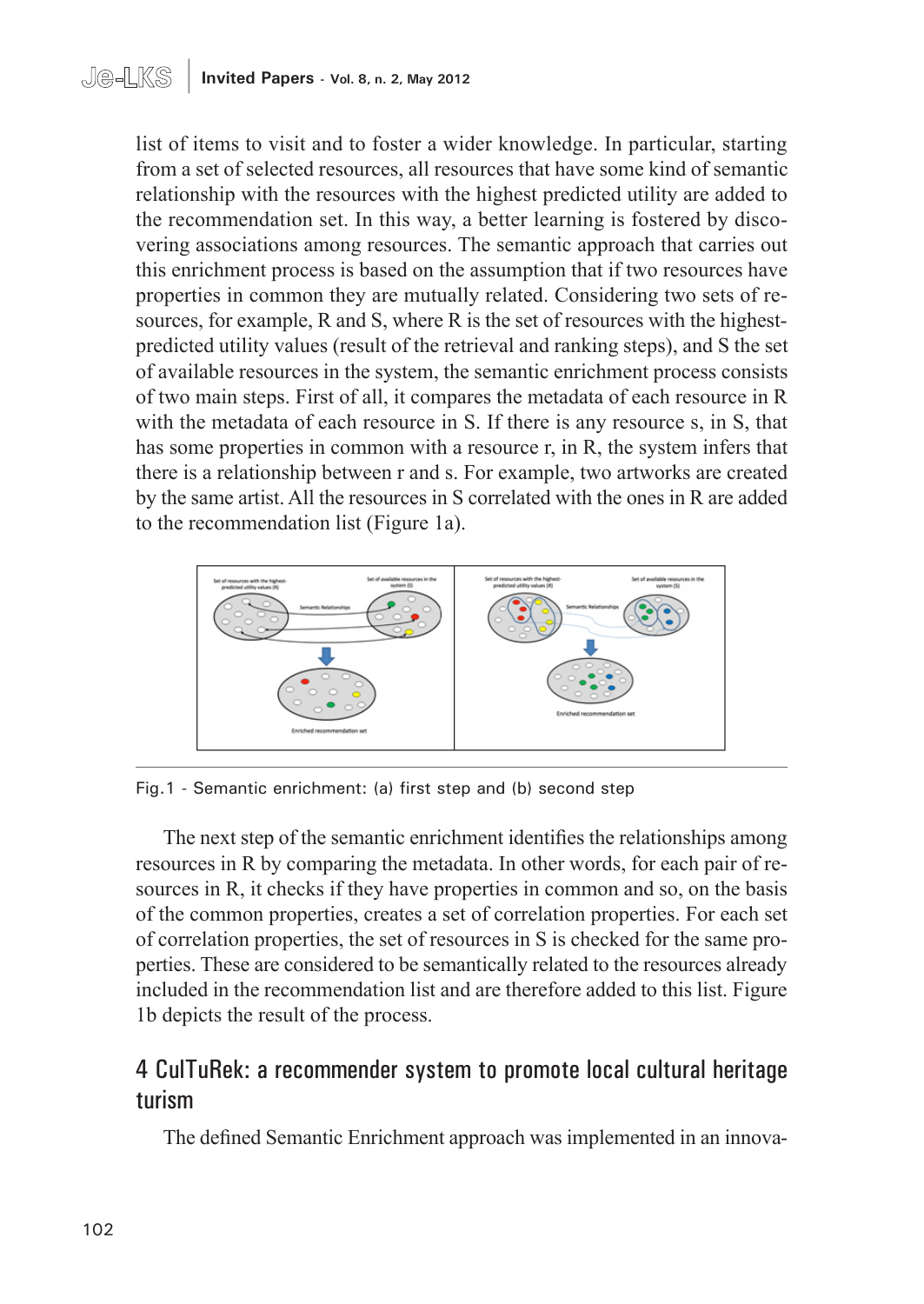tive recommender system prototype: *CulTuRek*. The prototype of the system, described in greater depth in (Laterza, *op.cit.*; Di Bitonto *et al*., *op. cit*.), is able to suggest both tangible items (such as castles, museums, churches, etc.) and intangible ones (such as festivals, religious parades, legends, cooking traditions, etc.) of interest to a general tourist and to teachers aiming to arrange a tour for their students in the Apulia Region to learn more about its cultural heritage.

In the system, each item is described by a metadata schema that allows the resources to be contextualised in the culture of the territory (Di Bitonto *et al*., *op.cit*.). As previously described, in order to identify relationships between resources the semantic enrichment approach compares the values of metadata describing the resources themselves. In particular, when comparing descriptions of the resources of the two sets (R and S) the metadata values express a structural dependence or englobement of the resources considered. If there is a dependency between a resource r in the recommendation list, consisting of the resources considered most useful to the user (set R), and a resource s in the system database (set S) - for example, one resource is part of another resource or one resource is inside another - the resource is added to the recommendation list.

Let us consider, for example, the "*Crypt of St. Nicholas*" in the province of Taranto, where there is the "*Christ Pantocrator*" a fresco painting. This structural dependence is described in the metadata through relationships such as "*it contains*" and "*it is inside*". Let us suppose a user who intends to travel to Taranto is willing to move some kilometers away, and is interested in religious architecture and particularly fascinated by the medieval period. Based on these requests, the resource "*Crypt of St. Nicholas*" is selected in the first two steps of the recommendation process, while the resource "*Christ Pantocrator*" is excluded. The first phase of the enrichment process, by comparing the semantic descriptions of resources, notes that there is a structural dependence between the two resources and that the community of users has considered a visit to see the fresco a must when visiting the crypt. The "*Christ Pantocrator*" is therefore added to the recommendation list. Furthermore, since the painting does not correspond exactly to the user request, the system provides an explanation of why it is suggested, for example: "The fresco painting *Christ Pantocrator* is inside the *Crypt of St. Nicholas*". The enrichment process continues by comparing the descriptions of resources in the recommendation list in order to identify common properties among them. In this case only the metadata values *Creator*, *Typology* and *Original\_location* of each resource are taken into account. These are compared with the values of all metadata of each other resource in the recommendation list. If the list contains "*Crypt of St. Nicholas*" and "*Crypt of S. Angelo*" in Mottola (Taranto), and "*Castle at Gioia del Colle*" (near Bari), when comparing the values of metadata it will be discovered that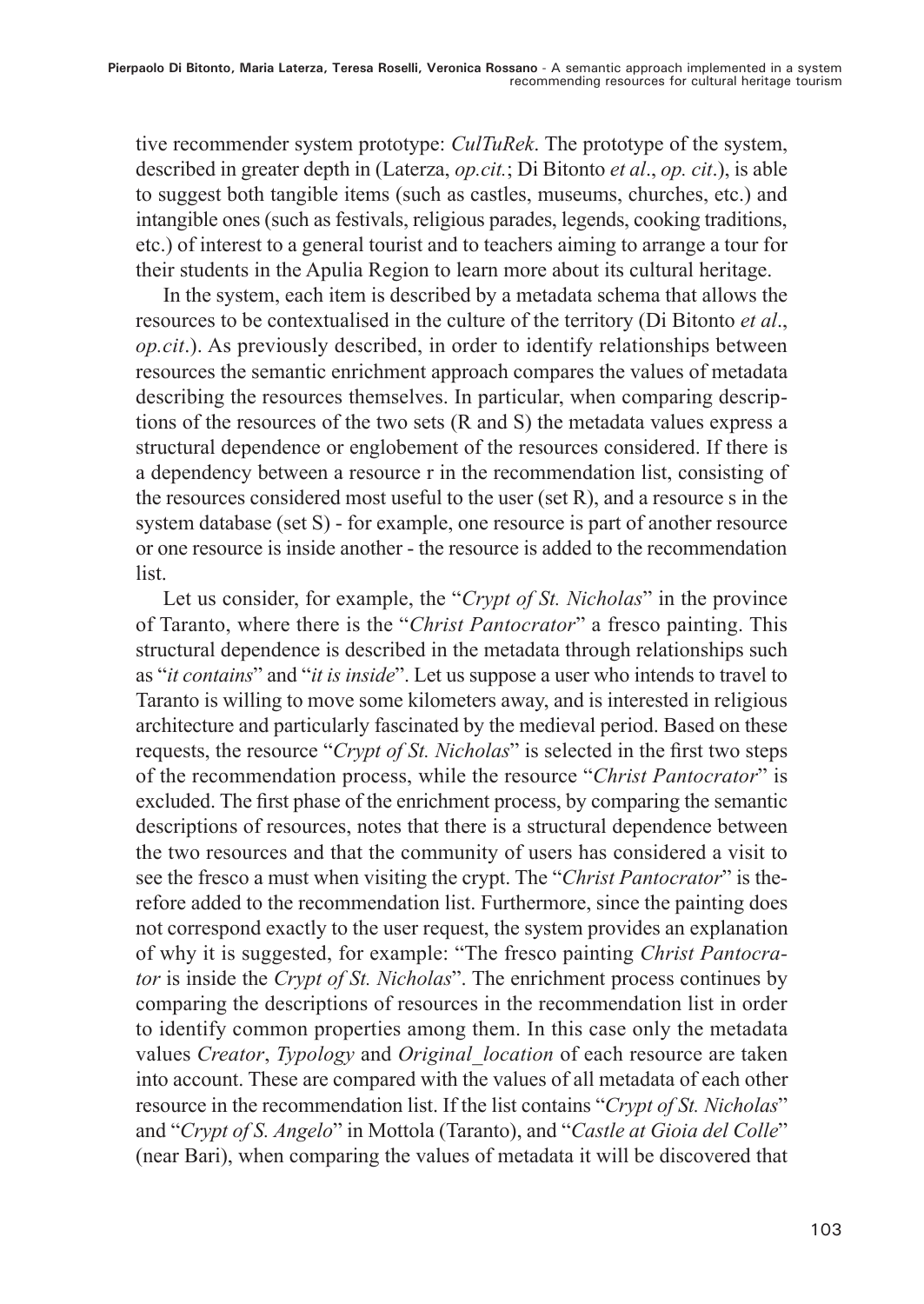the set of items {"*Crypt of St. Nicholas*", "*Crypt of S. Angelo*"} has in common the *Typology* metadata value = " hypogeal Crypt". The semantic enrichment process, therefore, will select from the set of resources not yet considered the item "*Spanish Cellar*" in Laterza (Taranto), that even if it is not a medieval building, is a hypogeal structure and so could allow the user to learn more about other hypogeal structures in the territory.

### Conclusions and future works

The web has become the primary source for searching for travel products and services for leisure, business or cultural purposes. The huge amount of information and sources available, however, can make the search frustrating, and it is not always easy to find what one is looking for. In this scenario, recommendation systems assume a key role in the process of selecting the most appropriate solutions for specific user needs and, in particular, they become essential in the promotion of cultural tourism. There is ample experimental evidence that semantic web technologies can help to enrich the list of suggestions produced by recommendation systems by adding resources that, while not explicitly related to the user's request, have some semantic relationship with those selected by the recommendation process. This is the trend of the proposed solution, in which the defined recommendation process, apart from combining different techniques to obtain an effective suggestion, enriches the set of recommendations by using the semantic approach to analyze the resource descriptions and to extrapolate any interesting relationships among them. In this way, the system is able to add to the recommendation list all those resources that, even if they do not satisfy the user's precise request, have semantic relationships with those selected. This approach has been implemented in CulTuRek (Di Bitonto *et al*., *op. cit.*), a recommender system that is able to suggest tangible or intangible cultural heritage items of interest when planning a tourist trip or an educational tour in the Apulia region. In future work, the next step will be to allow the process of semantic enrichment to recognize similar characteristics among the values of the properties so as to promote the selection of the most suitable resources even if the resource descriptions are not exactly the same.

#### Acknowledgments

This work was developed in the University project (ex 60%) "Definition of a multi-criteria method for the recommendation of resources in e-learning and in tourism". We thank Paolo Vulpi (Master's Degree in Informatics) for his contribution to implementing the semantic enrichment component.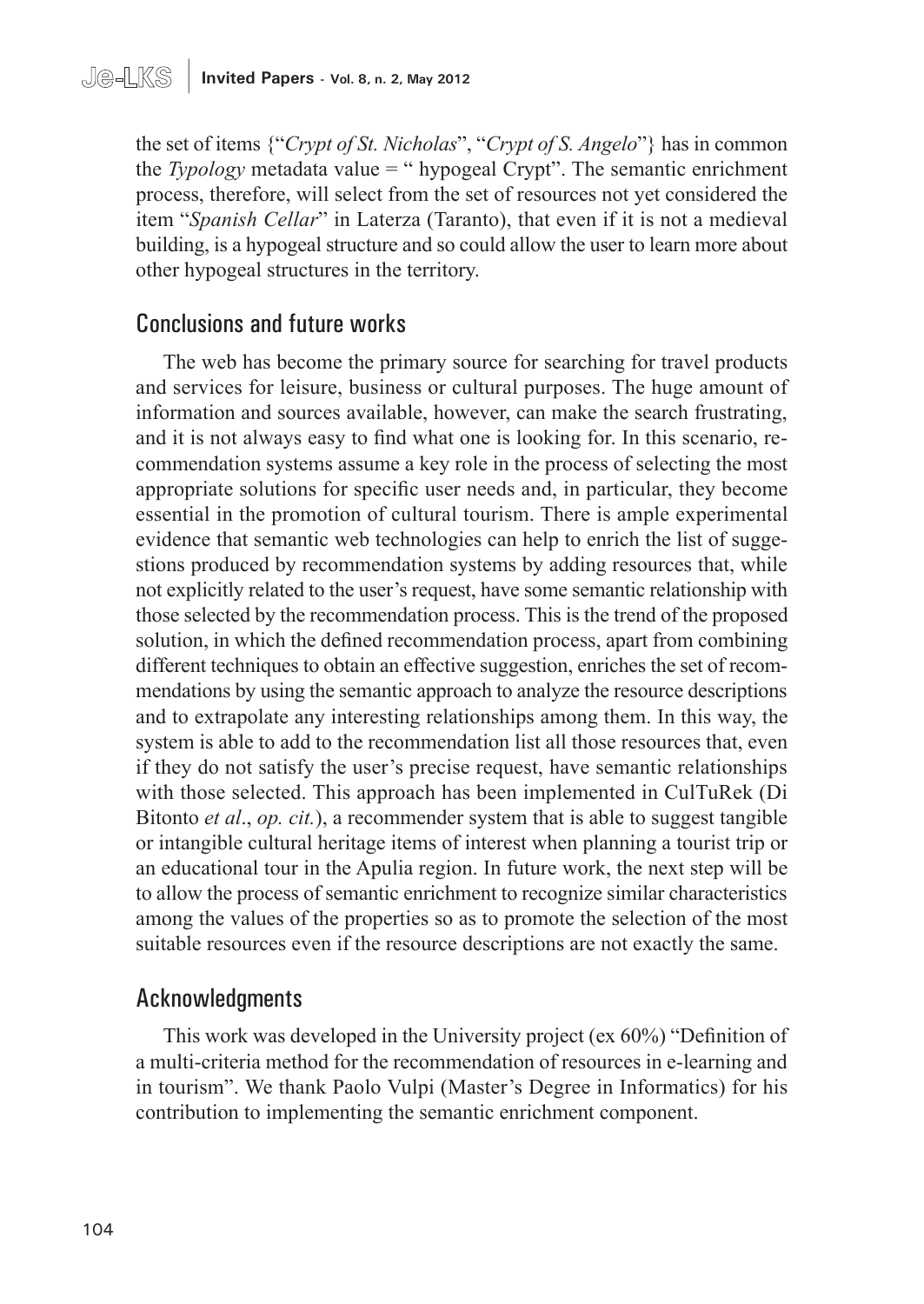# **REFERENCES**

- Baltrunas L., Ludwig B., Peer S., Ricci F. (2011), *Context relevance assessment and exploitation in mobile recommender systems*, Personal and Ubiquitous Computing, June 2011, 1-20.
- Cramer H., Wielinga B., Ramlal S., Evers V., Rutledge L., Stash N. (2008), *The effects of transparency on trust and acceptance in interaction with a content-based art recommender*, Journal of User Modelling and User-Adapted Interaction (UMUAI), 18 (5), 324-333.
- Cantador I., Bellogín A., Castells P. (2008), *News@hand: A Semantic Web Approach to Recommending News*, in: Nejdl, W., Kay, J., Pu, P., Herder, E. (eds), Adaptive Hypermedia. LNCS 5149, 279–283, Heidelberg, Springer.
- Di Bitonto P., Laterza M., Roselli T., Rossano V. (2011a), *A recommendation system to promote local cultural heritage*, Journal of e-Learning and Knowledge Society, English Edition, 7 (3), 97-107.
- Di Bitonto P., Laterza M., Roselli T., Rossano V. (2011b), *Un Sistema di Raccomandazione per il Turismo Educativo*, DIDAMATICA 2011 - Informatica per la Didattica, Torino, 4-6 Maggio.
- Giurgiu G., Barsan G. (2008), *The prosumer: Core and consequence of the web 2.0 era*, Journal of Social Informatics, 9, 53–59.
- Oufaida H., Nouali O. (2009), *Exploiting Semantic Web Technologies for Recommender Systems A Multi View Recommendation Engine*, in: Sarabjot, S. A., Mobasher, B., Kobsa, A., Jannach, D. (eds) Workshop on Intelligent Techniques for Web Personalization & Recommender Systems (ITWP'09), in conjunction with the 21st International Joint Conference on Artificial Intelligence - IJCAI 2009, CEUR-WS. org Proceedings.
- Laterza M. (2011), *A recommendation approach proposal for e-Tourism*, Ph.D Research Workshop, in the 18th International Conference on Information Technology and Travel & Tourism (ENTER 2011), 25 January 2011, Innsbruck (Austria).
- Ricci F., Nguyen Q.N. (2006), *Mobyrek: A conversational recommender system for on-the-move travellers*, in: Fesenmaier D.R., Werthner H., Wöber K.W. (eds), Destination Recommendation Systems: Behavioral Foundations and Applications. 281-294, CABI Publishing.
- Burke R.D. (2002), *Hybrid Recommender Systems: Survey and Experiments*, User Model. User-Adapt. Interact, 12 (4), 331-370.
- van Setten M., Pokraev S., Koolwaaij J. (2004), *Context-Aware Recommendations in the Mobile Tourist Application COMPASS*, In: De Bra, P., Wolfgang, N. (eds), Adaptive Hypermedia and Adaptive Web-Based Systems. LCNS 3137, 235-244, Heidelberg, Springer.
- Szomszor M., Cattuto C., Alani H., O'Hara K., Baldassarri A., Loreto V., Servedio V.D.P. (2007), *Folksonomies, the Semantic Web, and Movie Recommendation*, in: proceedings od the 4th European Semantic Web Conference, Bridging the Gap